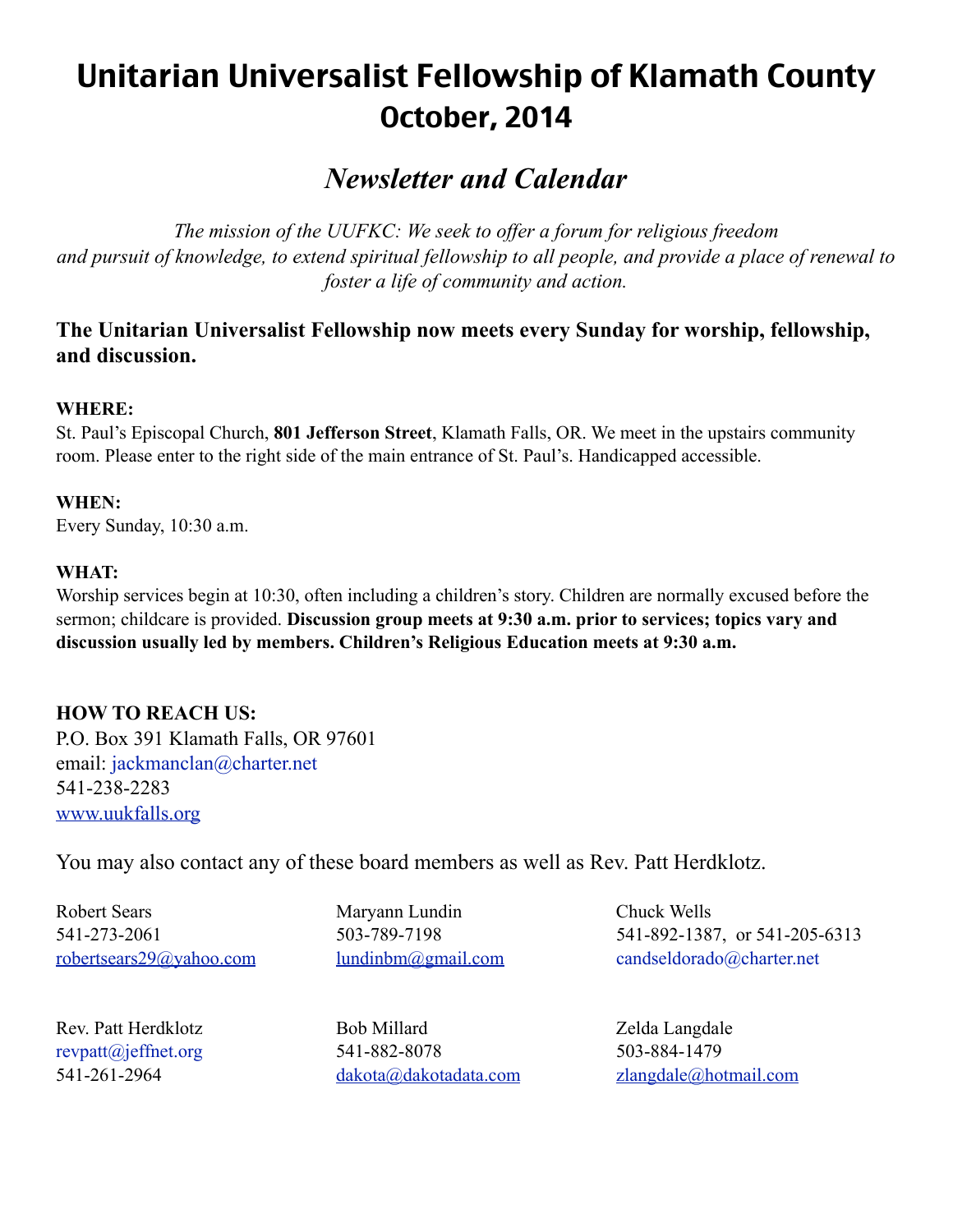## October 2014 Calendar **Services and Events**

## **October 5, Sunday**

### 9:30 Discussion Group:

We will discuss the third of Gandhi's Seven Social Sins, "Knowledge without Character". Sally Wells will lead the discussion.

### 10:30 Worship Service:

#### Autumnal Poetry Slam!

Come one, come all, it is time to celebrate the changing of the season! This service will be a participatory one, and all are invited to bring a special poem, saying, meditation or short essay that exemplifies the Autumnal Equinox, the changing of the season, the harvest time...

## **October 12, Sunday**

9:30 Discussion Group: TBD

#### 10:30 Worship Service:

Rev. Patt Herdklotz, *"Pete Seeger, A Life of Singing Out"*

 Rev. Patt Herdklotz celebrates the decades of Seeger's music and commitment to urging everyone to make a good, equitable world. The hour will touch on the Weavers ensemble, Communist idealism in the '30s, challenging the war that wasn't, standing fast when the big TV network was bowing to censorship, and the pipe dream of cleaning the Hudson turned to real imagination that championed earth stewardship. All are welcome to 'tune in' to this tribute to an inspiring musical legend.

## **October 19, Sunday**

9:30 Discussion Group: TBD

#### 10:30 Worship Service

Congregational Speaker, Eric Jensen, *"Recipe for a Small, Liberal Fellowship"* Member Eric Jensen will provide a reflection on how to create meaningfulness with few resources.

## **October 26, Sunday**

9:30 Discussion Group: TBD

#### 10:30 Worship Service:

Rev. Brad Carrier, *"Why Try?"*

What is a small congregation of liberal religionists to do in a society caught up in conservative religious assumptions? We've our own lives to tend, our circles to live in and influence, and our local and global environmental and cultural realities to enjoy and endure. If religion relates us well with reality, how does a small self-run congregation deal with all these?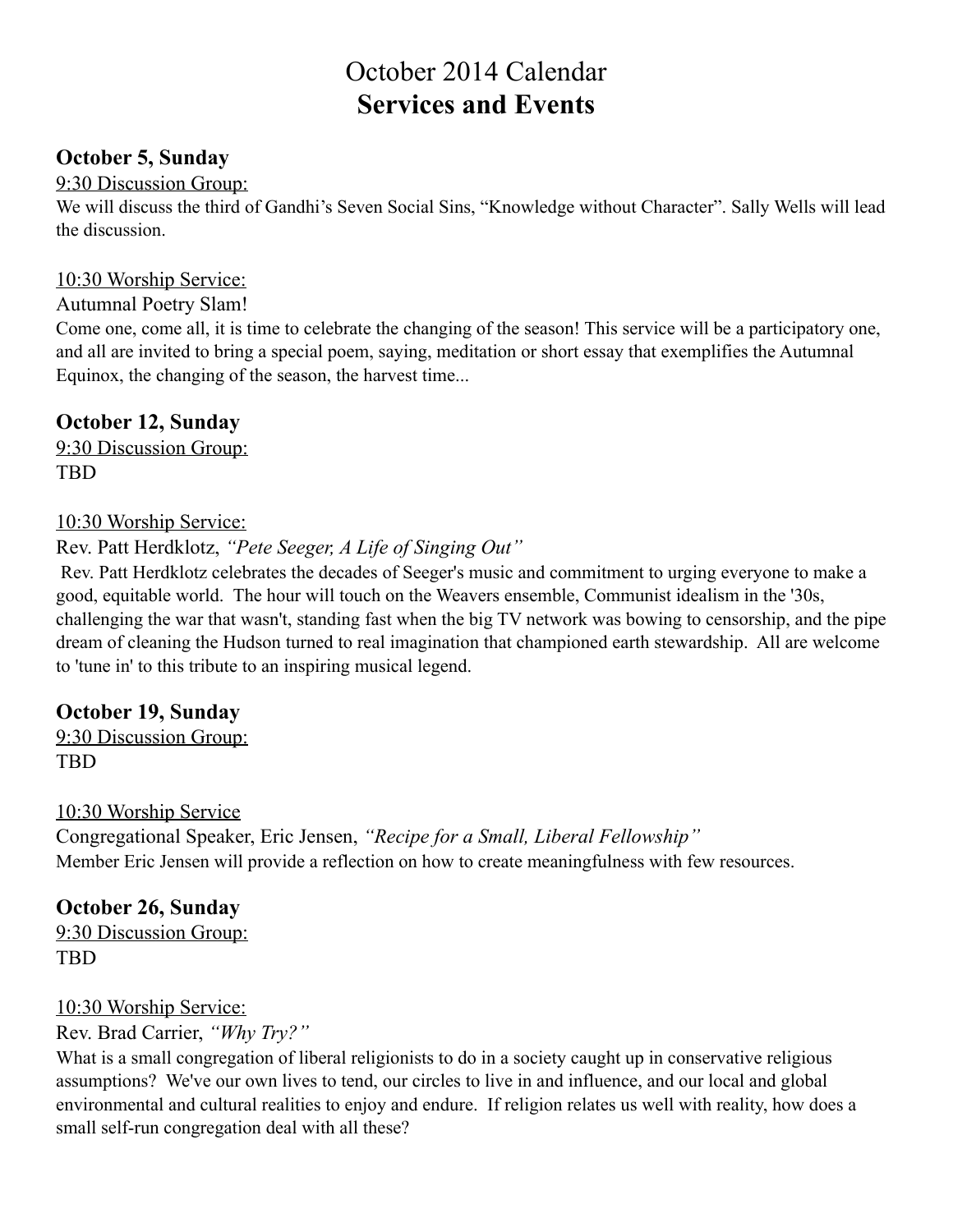Brad Carrier has served UU churches and fellowships in Michigan, Illinois, North Carolina, and Oregon. He has lived in Ashland, Oregon since 1986 when he came to help that congregation grow until 1994. He trained for the ministry at Meadville/Lombard Theological School at the University of Chicago, went to India to sit with various gurus, and then took humanist leader training at the Humanist Institute in NY City. He recently trained with Al Gore on climate reality issues and volunteers for SOCAN (Southern Oregon Climate Action Now). He is working on a book retelling the Genesis creation stories as a way to relate ourselves to our own body/minds, each other, and nature.

## Other dates and items of note

#### **WE ARE NOW COLLECTING AND DONATING ITEMS (AND CASH!) TO THE KLAMATH-LAKE COUNTIES FOOD BANK. PLEASE REMEMBER TO BRING SOMETHING WITH YOU ON SUNDAY TO FILL OUR BASKET!**

|  |  |  |  |  |  | # # # # # # # # # # # # # # # # |  |
|--|--|--|--|--|--|---------------------------------|--|
|  |  |  |  |  |  |                                 |  |

#### **TWO VOLUNTEER OPPORTUNITIES IN OUR FELLOWSHIP:**

#### **1. SERVE AS A "GREETER" FOR OUR SERVICES.**

**A Greeter is simply a smiling, friendly person to say hello to people as they enter our space for Sunday services, direct them to the sign-in sheets, offer a name tag, answer questions, etc. This is an easy way to make newcomers feel welcome, and to put a smile on the faces of our regular attendees! Please speak to Zelda Langdale to offer your time.**

#### **2. COFFEE HOUR COORDINATOR**

**We need people to coordinate coffee hours following the service, as well as assigning folks for particular dates, being sure we have the needed supplies (including refreshments), and seeing that it's all set up. Sally will do it for Sept. 7th. Please speak to Sally or Zelda if you are interested in doing this.**

*# # # # # # # #*

## ARCHIVES by Barbara Turk

Remember the children's song, "When at night I go to sleep, 14 angels watch do keep---two at my right hand, two at my left hand", etc., etc.??

That's the way I felt during a recent surgery at Adventist Medical Center in Portland. In the OR I had nurses galore, a lady doc anesthetist, my surgeon's associate (who introduced herself before I was put under), AND a young women medical student. My doc had asked if she might observe, and of course I approved. Anything for education.

In spite of all those helping hands ( and estrogen!) my doc did his thing: a laparoscopic hysterectomy, robot-assisted (yes, robot!), bi-lateral salpingectomy.